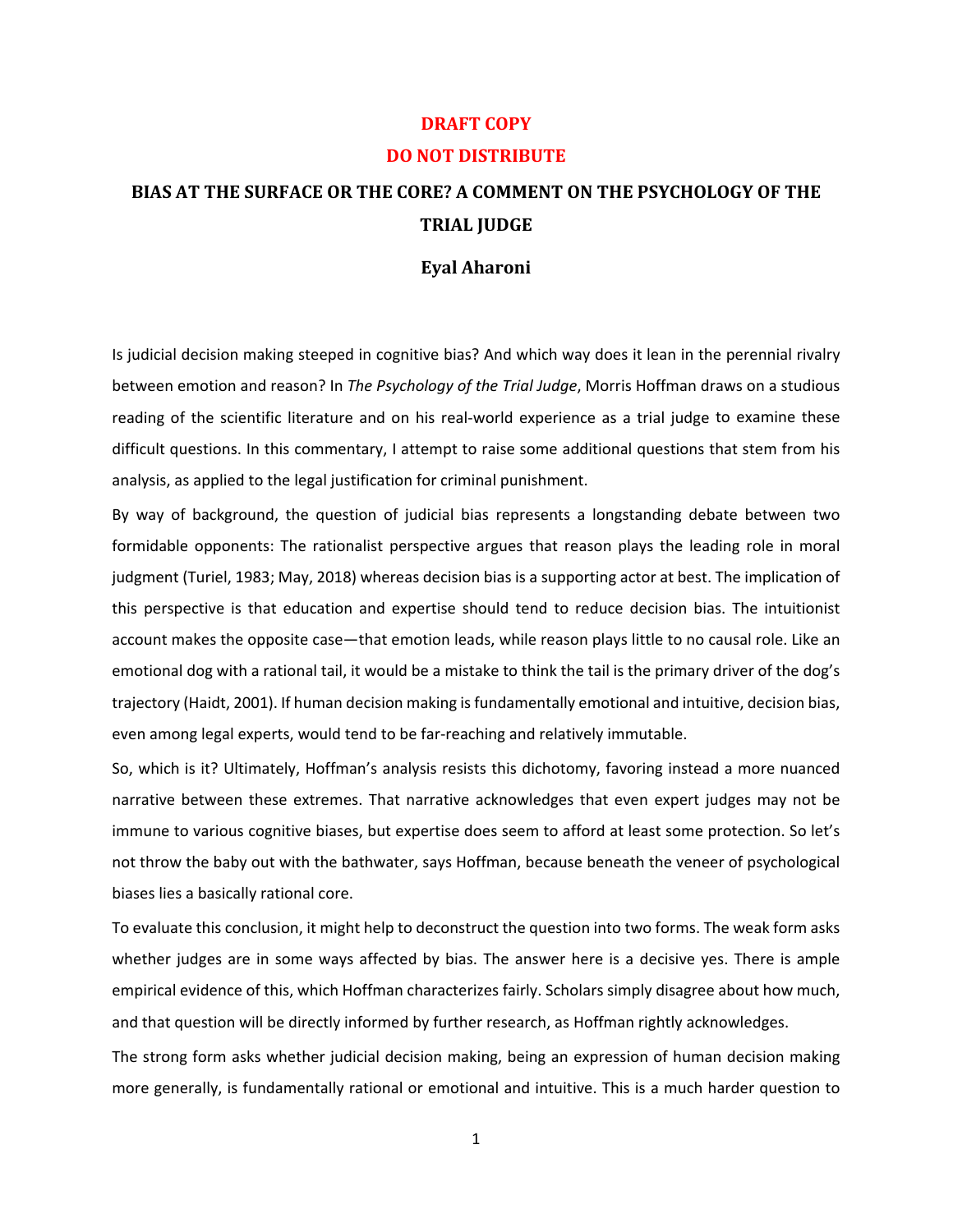answer, and it is where Hoffman's interpretation might be slightly more optimistic than my own. One reason for my reluctance about claims of judicial rationality lies in the observation that we, as a society, do not have a clear conceptual understanding of why we punish criminals, and this lack of understanding makes it effectively impossible to punish rationally. There is, of course, a rich history of scholarship on the legal justifications for punishment, namely deontological theories of retribution and consequentialist theories of behavior control, with retribution recognized as the dominant justification in current U.S. law (American Law Institute § 1.02(2), 2017). But this framework is deeply flawed, and these flaws pose additional challenges for the prospect of a rational law.

To defend this proposition, let us review what rationality means in this context. To engage in *rational* decision making implies, at the very least, some strategic attempt to optimize a behavior with respect to some conceivable goal state. For example, if it is important to me that my child gets good grades, then hiring a tutor might count as a rational strategy in the pursuit of my goal. (Certainly, there are other definitions of rationality, such as that of logical reasoning or the pursuit of self‐interest, but these forms of rationality exhibit even higher standards than means-goal rationality.) At minimum, being goal-directed necessitates a prospective relationship between the means and the end. But this is exactly opposite of what deontological theories of retribution prescribe. Instead, these theories assert that violators deserve punishment for what they did, regardless of its bearing on future behavior (Packer, 1968). So, being explicitly retrospective in nature, what observable goal state is retribution designed to optimize for?

To obviate my point, there is an illustrative case of a Denver teen, Darrell Havens, who was paralyzed from the neck down after being shot by a police officer during the theft of a car. He would never be able to steal a car again, and yet he was sentenced to 20 years in prison. (The total taxpayer burden was estimated to the tune of \$4 million, had his sentence not been cut short by an apparent suicide (Prendergast, 2017)). And for what—to set an example that "if you're thinking about using paralysis as a way to get away with crime, you better think twice?" Surely, there are better examples by which to send a deterrent message to society.

When people do bad things but are no longer dangerous, and when their example does not lend itself to a clear deterrent message, most people still demand punishment—but we have a hard time articulating why (Aharoni & Fridlund, 2011). Our retributive impulses do not seem ruffled by the fact that no amount of punishment can actually change the past. Instead, theories of retribution offer rhetoric about expressing condemnation for its own sake, or as a means to restoring a moral balance (Kant, 1785/1998; Duff, 2001), but they do not clearly define what a moral balance is let alone how or when it has been restored (see Greene, 2014; Hart, 2008). This deontological hand waving confirms to me that retribution,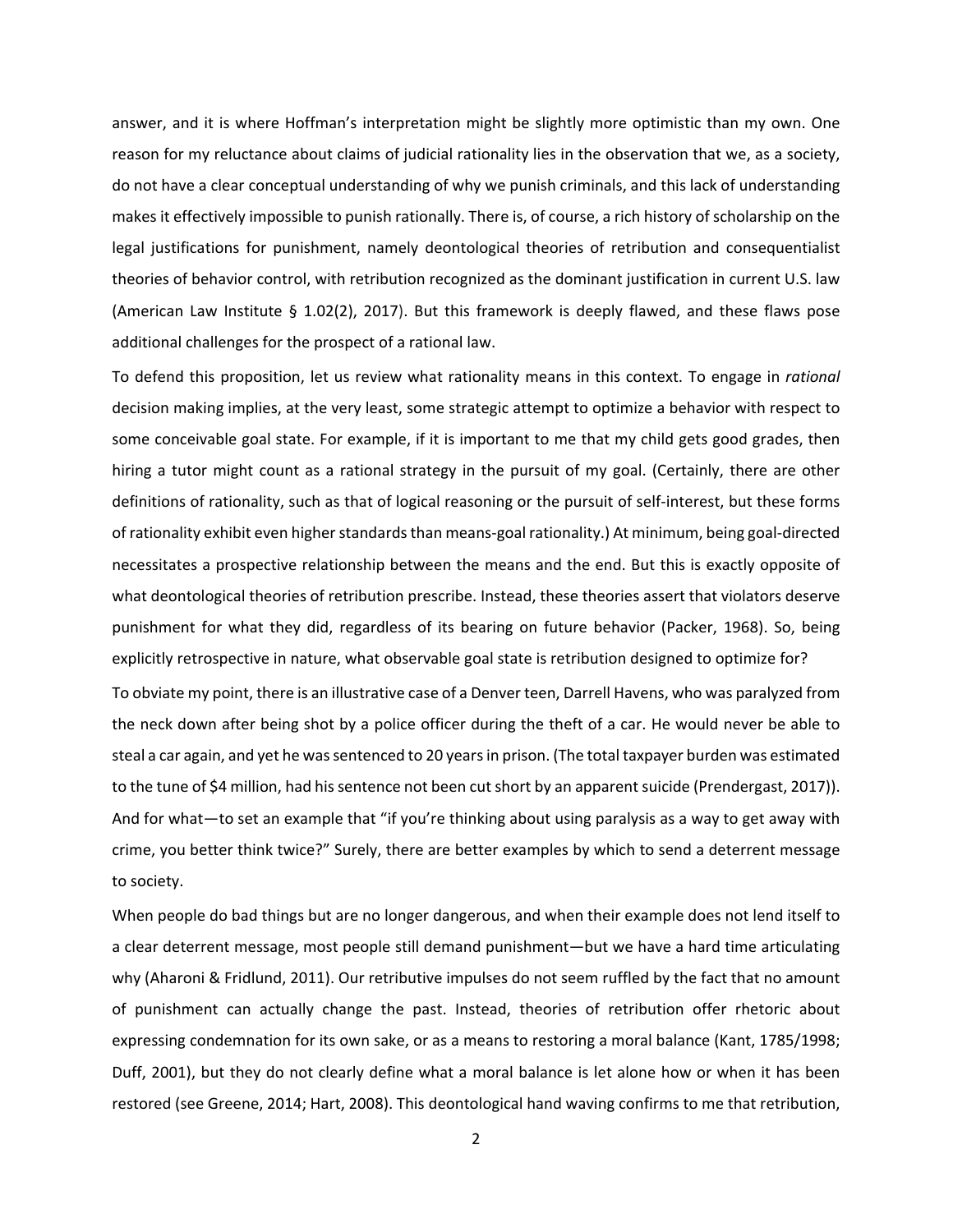as acknowledged by some of its own proponents, is not goal‐directed at all. And if it is not goal‐directed, it is fundamentally incompatible with the enterprise of rationality. The implication is that participants in criminal justice institutions are carrying out the bidding of enigmatic, emotionally charged motivations that make insistent demands for the delivery of harm to others yet offer no clear goal definition or way to optimize for some goal. So, I worry that when we punish on retributive grounds, we are using the offender as a scapegoat to help us manage our own evasive and intractable moral emotions. I worry that retributive sentiments are expressions of psychological bias.

If the desire for retribution itself is a bias, then bias does not just grow at the periphery of our criminal punishment system—it is at the core. Granted, there are other (i.e., consequentialist) justifications to lean on. But neither legal theory nor practice offer ways for us to reconcile conflicts between the two types of justifications. They seem fundamentally incompatible, and the law lacks a higher order theory prescribing when one should override the other. So, how can we expect judges to punish rationally, if we cannot even provide them with a coherent answer to the basic question: what is the primary goal of the punishment? This is where it becomes instructive to consider, from a scientific perspective, how human decision making developed into its current form. Research in the evolutionary sciences has begun to uncover quite specific answersto the question of what goals our retributive motivations are optimized to serve. After examining these descriptive reasons, we as a society can more cogently evaluate whether we endorse or condemn them.

To make sense of retributive behavior, we need to consider the environment in which our modern minds adapted. In that environment, our ancestors didn't have state police forces and prison facilities, so they needed efficient, interpersonal solutions for managing threats and leveraging social relationships for their own benefit. Indeed, people who were motivated (by retributive emotions) to punish transgressors could have derived a variety of fitness advantages, whether by deterring or directly incapacitating one's oppressor, or deterring opportunistic onlookers, for example. Through these mechanisms, the expression of a strong commitment to punish transgressors can advertise the punisher's social capital, discourage future threats, and facilitate cooperation, as Hoffman and others have contended (Aharoni & Fridlund, 2013; Delton & Krasnow, 2017; Fehr & Gächter, 2002; Fehr & Fischbacher, 2004; Fiddick, Cosmides, & Tooby, 2000; Frank, 1988; Hoffman, 2014; Krasnow et al., 2012; Krasnow et al., 2016; Pedersen, McAuliffe, & McCullough, 2018; Petersen et al., 2010; Price, Cosmides, & Tooby, 2002; Trivers, 1971).

Owing to these advances in evolutionarily-informed scholarship, we can, for the first time, articulate clear, observable (albeit descriptive) goals to be achieved by retributive punishment. Notice that these goals have a striking resemblance to the standard consequentialist justifications for punishment like deterrence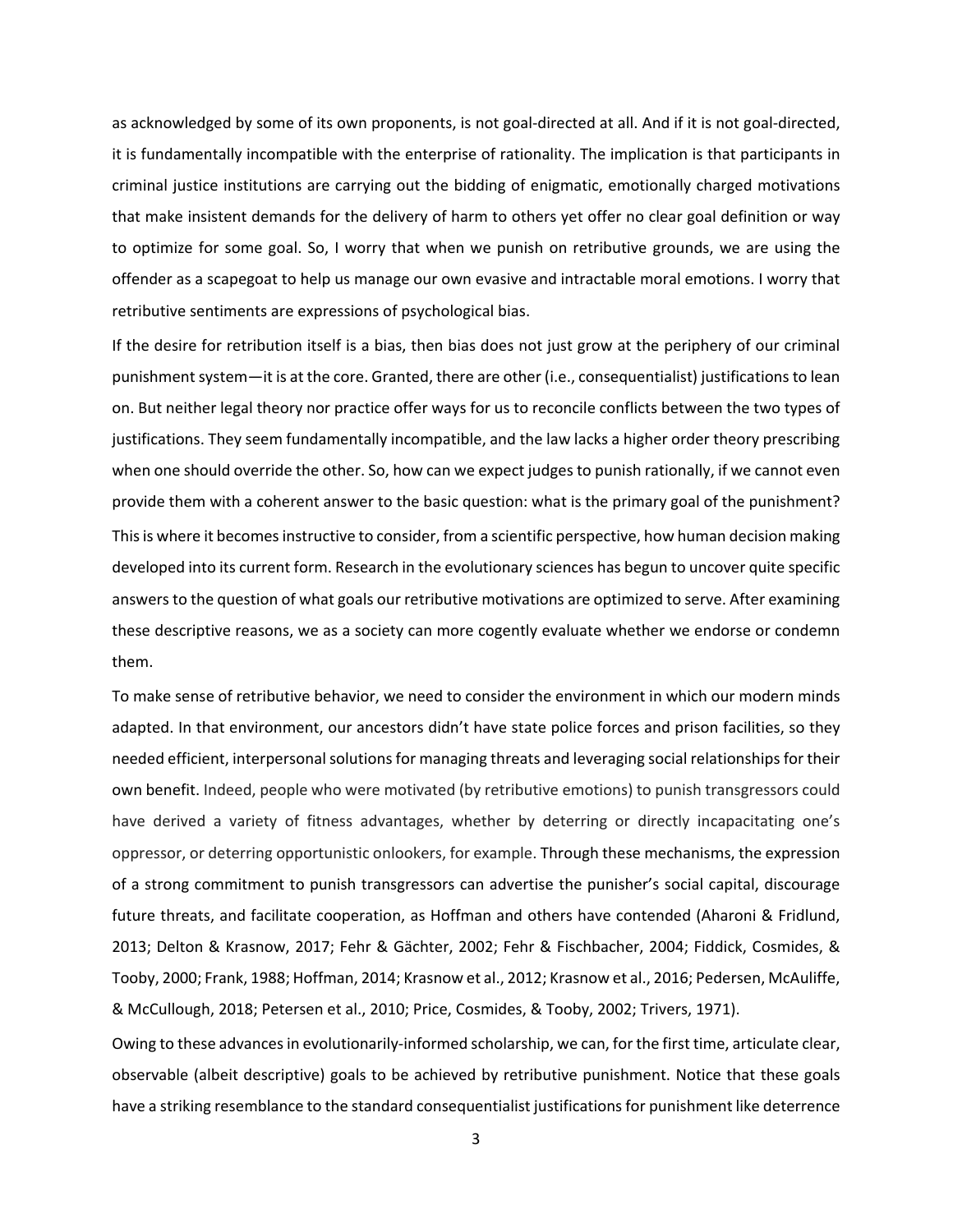and incapacitation, except for a key difference: emotion. According to evolutionary theories of punishment, punitive emotions like moral outrage (which are irrelevant by traditional consequentialist accounts) evolved because they provided a computationally inexpensive way of motivating punishment behavior. In ancestral environments, as with retaliatory actions observed in other animals (e.g., Clutton-Brock & Parker, 1995), you shouldn't have to deliberate your way to a punishment decision; that would be far too slow and costly. Retributive emotions solved that problem using automation. From an evolutionary perspective, this feature makes retributive motives begin to sound an awful lot like a strategic bias.

If retributive punishment decisions are fundamentally biased, is that necessarily a bad thing? If it evolved to reduce threats and increase cooperation, isn't that just the kind of bias we need in our justice system? Yes and no. Certainly, we can take inspiration from the scientific research on punishment, and ask whether we want to optimize punishment for evolved goals. Some of these (like incapacitation and deterrence) seem like legitimate societal goals to me, while others (like jockeying for social status) do not. But therein lies a major caveat in the extent to which we ought to lean on our retributive biases as guides to punishment: they evolved to benefit *individuals*, not societies. Indeed, research on our ancestors' darker behaviors have obviated the conclusion that traits that have conferred reproductive advantages to individuals—such as adultery, child maltreatment, and homicide—are a poor guide for a functional and moral *society* (Daly & Wilson, 1988). So, if we embrace retribution in criminal punishment, I submit that we carry a burden to prove that it is not doing more harm than good to society.

Ultimately, debates about the justification for punishment have much to learn from ongoing research and scholarship. Traditional notions of these justifications (namely the deontological versus consequentialist theories) are at a stalemate. At first glance, scientific perspectives on the evolution of our motivations for punishment might seem to complicate that relationship even more. Since discoveries about our ancestral heritage are purely descriptive, they cannot, by themselves, justify how we ought to live.

Yet, in addition to providing an explanation for why human beings seek retribution, research on our evolved psychology of punishment can be of use in another important way: it provides a new framework for unifying rival legal theories. This framework suggests that retributive and consequentialist motives for punishment are not orthogonal as legal philosophy would suggest—they are just different levels of analysis for describing a single psychological phenomenon. When a moral violation evokes strong feelings of moral outrage, these feelings evolved precisely because they motivated our ancestors to act on them, and such actions conferred important benefits upon punishers, such as protection from future harm. So, ironically, retribution is a proximate representation of an evolved psychology whose ultimate function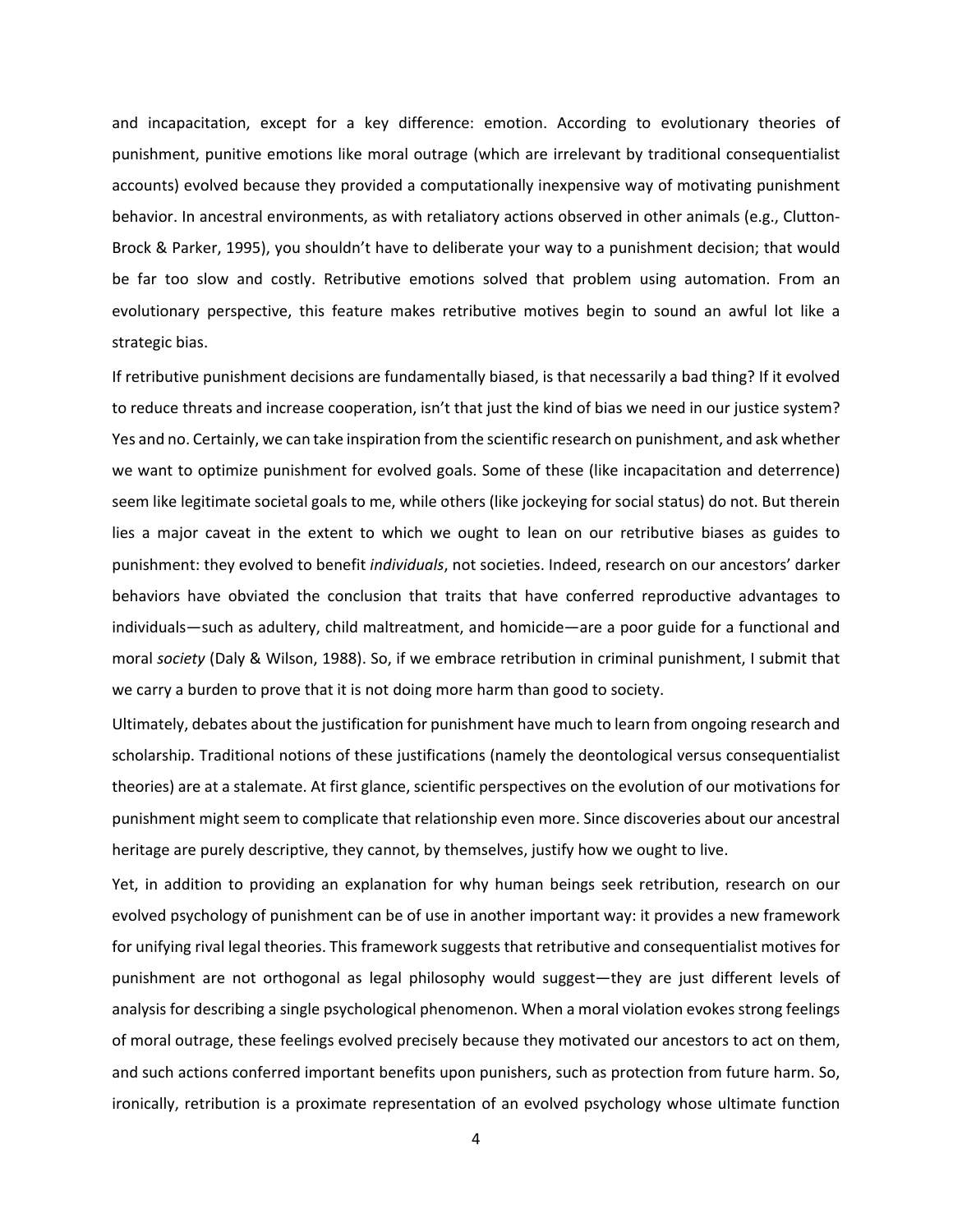was consequentialist (Aharoni & Hoffman, in press; Cushman, 2015). Once endowed with the impulse to punish, you need not be conscious of the advantageous function of the impulse in order to benefit from it. You just need to submit to the impulse. Retributive theorists seem to be in the business of providing post hoc justifications for this impulse whereas consequentialist theorists require than any justification for such an impulse must explicitly fulfill a legitimate prospective goal. So when retributive and consequentialist theorists talk past each other, they may be simply engaging in different levels of analysis of the same phenomenon. Understanding the relationship between these levels can obviate the differences between the goals targeted by our intuitive impulse to punish and those targeted by our modern social values.

Scholars have argued that we can leverage this newfound scientific knowledge to make clearer, more goal‐directed, collective decisions (Jones, 2000). For example, if we were to collectively decide that the dominant goal of punishment should be to protect public safety, then we don't need to argue about whether it is moral to assign lengthy prison terms to quadriplegic car thieves. Instead, we could conclude that this action is not an efficient means to our collective goal. Indeed, it could siphon away scarce funds from the punishment of more dangerous individuals. But if we never question the legitimacy of our retributive impulses, we have no way to prevent them from getting the better of us.

Asking whether judges are biased has both a short answer and a long one. The short answer, on which Hoffman and I closely agree, is: sure, kind of. The long answer—about which thoughtful minds can disagree—taps a much deeper question about the present and proper roles of emotion and reason in our justice system. Evolutionary scholarship casts doubt on the integrity of the folk psychology on which the law is based, but it also offers the law a powerful tool for reconciling the historically incompatible justifications for punishment by showing that what feels like a retributive impulse in the proximate sense might have design features for fulfilling particular fitness goals for our ancestors. Our foremost goal as a society, in my view, should be to decide, with the aid of rigorous research and scholarship, when we are better off fulfilling those evolved goals or protecting ourselves from them.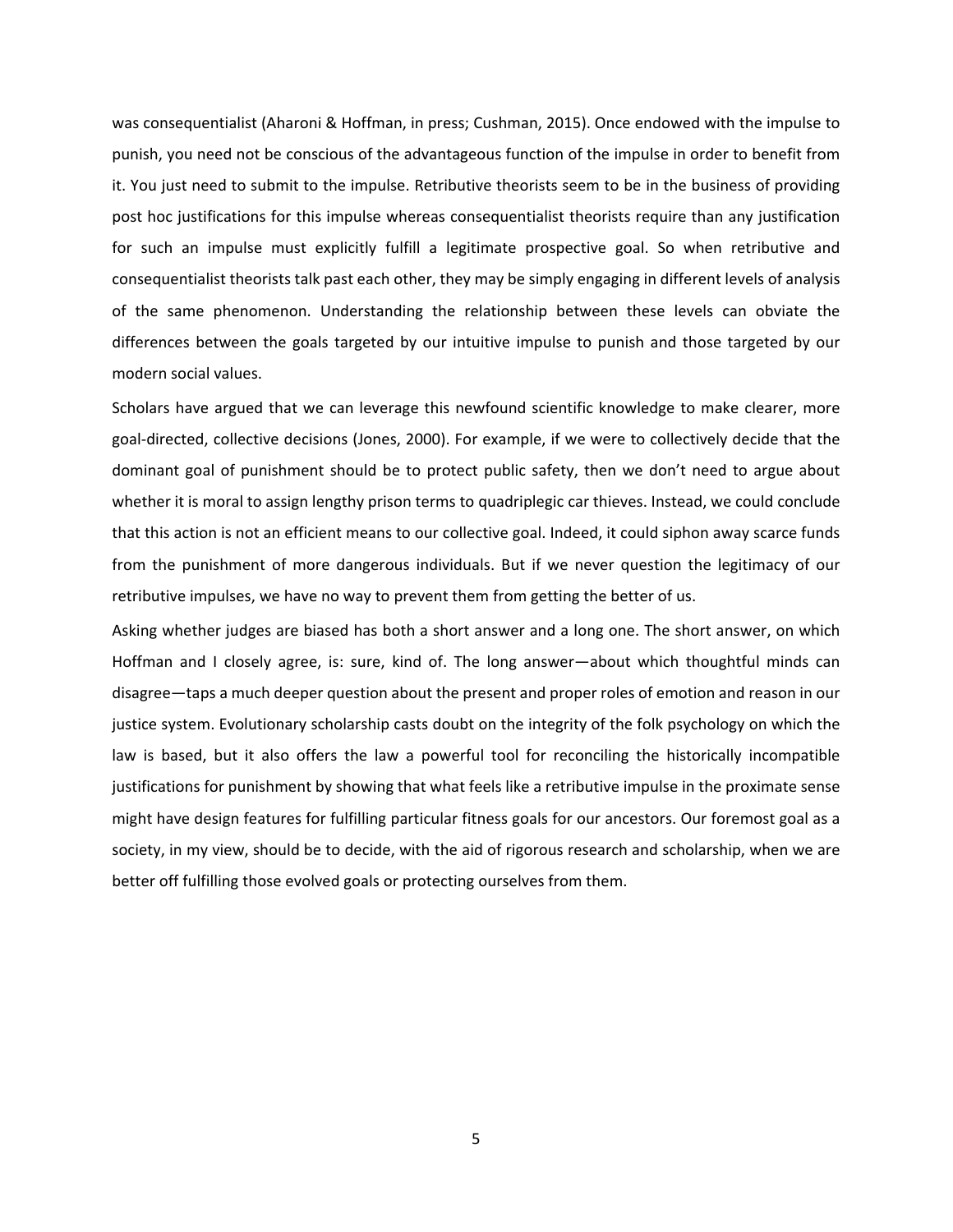## **References**

- Aharoni, E. & Fridlund, A.J. (2011). Punishment without reason: Isolating retribution in lay punishment of criminal offenders. *Psychology, Public Policy, and the Law 18*(4), pp. 599‐625.
- Aharoni, E. & Fridlund, A.J. (2013). Moralistic punishment as a crude social insurance plan. In T. Nadelhoffer (Ed.), *The Future of Punishment.* New York: Oxford University Press, pp. 213‐229.
- Aharoni, E. & Hoffman, M.B. (in press). Evolutionary psychology, jurisprudence, and sentencing. In T. Shackelford (Ed.), *The SAGE Handbook of Evolutionary Psychology.* London: SAGE Publications.
- American Law Institute (2017). *Model penal code.* Philadelphia, Pa. The American Law Institute. Retrieved on October 22, 2019 from https://archive.org/stream/ModelPenalCode\_ALI/MPC

Chase, W.G. & Simon, H.A. (1973). Perception in chess. *Cognitive psychology 4*(1), pp. 55‐81.

Clutton‐Brock, T.H. & Parker, G.A. (1995). Punishment in animal societies. *Nature 373*(6511), p. 209.

Cushman, F. (2015). Punishment in humans: From intuitionsto institutions. *Philosophy Compass 10*(2), pp. 117‐133.

Daly, M. & Wilson, M. (1988). *Homicide*. New Brunswick, NJ: Transaction Publishers.

- Daly, M. & Wilson, M. (2005). Carpe diem: Adaptation and devaluing the future. *The Quarterly Review of Biology 80*(1), pp. 55‐60.
- Delton, A.W., & Krasnow, M.M. (2017). The psychology of deterrence explains why group membership matters for third‐party punishment. *Evolution and Human Behavior 38*(6), pp. 734‐743.

Duff, A. (2001). *Punishment, Communication, and Community.* New York: Oxford University Press.

Fehr, E. & Fischbacher, U. (2004). Third‐party punishment and social norms. *Evolution and Human Behavior 25*(2), pp. 63‐87.

Fehr, E. & Gächter, S. (2002). Altruistic punishment in humans. *Nature 415*(6868), p. 137.

- Fiddick, L., Cosmides, L. & Tooby, J. (2000). No interpretation without representation: The role of domain‐ specific representations and inferences in the Wason selection task. *Cognition 77*(1), pp. 1‐79.
- Frank, R.H. (1988). *Passions Within Reason: the strategic role of the emotions*. New York: WW Norton & Co.
- Greene, J.D. (2014). *Moral tribes: Emotion, reason, and the gap between us and them.* New York: Penguin.
- Haidt, J. (2001). The emotional dog and its rational tail: a social intuitionist approach to moral judgment. *Psychological review 108*(4), p. 814.